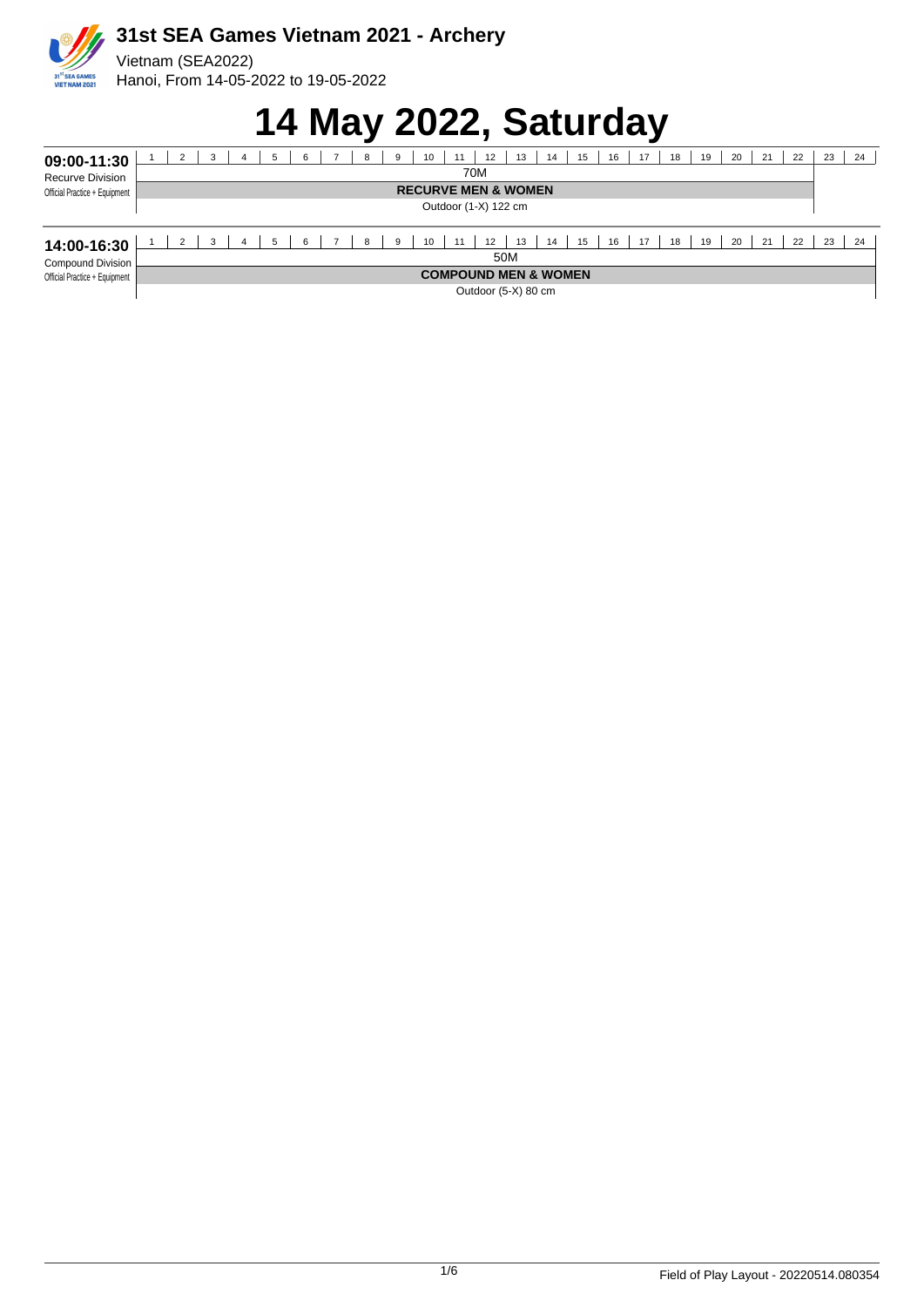

# **15 May 2022, Sunday**

| 09:00-09:30                                                                                                            |                                                                                                                                         | $\overline{2}$              | $\mathbf{3}$   | 4                             | 5                   | 6              | $\overline{7}$   | <sub>R</sub> | $\mathbf{Q}$   | 10 | 11 | 12                          | 13                                                                                                | 14 | 15 | 16             | 17             | 18                               | 19                  | 20                | 21                  | 22                | 23   | 24             |
|------------------------------------------------------------------------------------------------------------------------|-----------------------------------------------------------------------------------------------------------------------------------------|-----------------------------|----------------|-------------------------------|---------------------|----------------|------------------|--------------|----------------|----|----|-----------------------------|---------------------------------------------------------------------------------------------------|----|----|----------------|----------------|----------------------------------|---------------------|-------------------|---------------------|-------------------|------|----------------|
| 3 Practice ends immediately fo                                                                                         | $70m-1$                                                                                                                                 |                             |                |                               |                     |                |                  |              |                |    |    |                             |                                                                                                   |    |    |                |                |                                  |                     |                   |                     |                   |      |                |
|                                                                                                                        | $\blacksquare$                                                                                                                          | $\blacksquare$              | $\blacksquare$ | <b>The Co</b>                 | nп                  | nп             | n n              | n m          | m m            |    |    | <b>Warm Up</b>              |                                                                                                   |    |    | 1 m m          | $\blacksquare$ | m m                              | $\blacksquare$      | <b>CONTRACTOR</b> |                     | <b>.</b> .        |      |                |
|                                                                                                                        |                                                                                                                                         |                             |                |                               |                     |                |                  |              |                |    |    | Outdoor (1-X) 122 cm        |                                                                                                   |    |    |                |                |                                  |                     |                   |                     |                   |      |                |
|                                                                                                                        |                                                                                                                                         |                             |                |                               |                     |                |                  |              |                |    |    |                             |                                                                                                   |    |    |                |                |                                  |                     |                   |                     |                   |      |                |
| 09:30-10:30                                                                                                            |                                                                                                                                         | $\mathfrak{p}$              | 3              | 4                             | 5                   | 6              | $\overline{7}$   | 8            | $\mathbf{Q}$   | 10 | 11 | 12                          | 13                                                                                                | 14 | 15 | 16             | 17             | 18                               | 19                  | 20                | 21                  | 22                | 23   | 24             |
| <b>Qualification Rounds</b>                                                                                            |                                                                                                                                         | $70m-1$                     |                |                               |                     |                |                  |              |                |    |    |                             |                                                                                                   |    |    |                |                |                                  |                     |                   |                     |                   |      |                |
| Recurve Division                                                                                                       |                                                                                                                                         | <b>Qualification Rounds</b> |                |                               |                     |                |                  |              |                |    |    |                             |                                                                                                   |    |    |                |                |                                  |                     |                   |                     |                   |      |                |
|                                                                                                                        |                                                                                                                                         | ----                        | $\blacksquare$ | $\Box$ $\Box$                 | −<br>$\blacksquare$ | <b>BOTTO</b>   | <b>FOR THE R</b> | --           | $\blacksquare$ |    |    | Outdoor (1-X) 122 cm        |                                                                                                   |    |    | $\blacksquare$ | ш              | п                                | п<br>m              | <b>CONTRACTOR</b> |                     | <b>.</b>          |      |                |
|                                                                                                                        |                                                                                                                                         |                             |                |                               |                     |                |                  |              |                |    |    |                             |                                                                                                   |    |    |                |                |                                  |                     |                   |                     |                   |      |                |
|                                                                                                                        |                                                                                                                                         | $\mathfrak{p}$              | 3              | 4                             | 5                   | 6              | $\overline{7}$   | 8            | $\mathbf{Q}$   | 10 | 11 | 12                          | 13                                                                                                | 14 | 15 | 16             | 17             | 18                               | 19                  | 20                | 21                  | 22                | 23   | 24             |
| 10:45-11:45                                                                                                            |                                                                                                                                         |                             |                |                               |                     |                |                  |              |                |    |    | 70 <sub>m</sub> -2          |                                                                                                   |    |    |                |                |                                  |                     |                   |                     |                   |      |                |
| <b>Qualification Rounds</b><br><b>Recurve Division</b>                                                                 |                                                                                                                                         |                             |                |                               |                     |                |                  |              |                |    |    | <b>Qualification Rounds</b> |                                                                                                   |    |    |                |                |                                  |                     |                   |                     |                   |      |                |
|                                                                                                                        |                                                                                                                                         | ----                        | $\blacksquare$ | $\Box$ $\Box$                 | $\Box$ $\Box$       |                | --------         |              | <b>.</b>       |    |    |                             |                                                                                                   |    |    |                | $\blacksquare$ | <b>COMPANY</b>                   | <b>CONTRACTOR</b>   | --                |                     | <b>.</b>          |      |                |
|                                                                                                                        |                                                                                                                                         |                             |                |                               |                     |                |                  |              |                |    |    | Outdoor (1-X) 122 cm        |                                                                                                   |    |    |                |                |                                  |                     |                   |                     |                   |      |                |
|                                                                                                                        |                                                                                                                                         |                             |                |                               |                     |                |                  |              |                |    |    |                             |                                                                                                   |    |    |                |                |                                  |                     |                   |                     |                   |      |                |
| 2<br>3<br>5<br>10<br>12<br>13<br>14<br>$\overline{4}$<br>6<br>$\overline{7}$<br>8<br>9<br>11<br>13:30-14:00<br>$50m-1$ |                                                                                                                                         |                             |                |                               | 15                  | 16             | 17               | 18           | 19             | 20 | 21 | 22                          | 23                                                                                                | 24 |    |                |                |                                  |                     |                   |                     |                   |      |                |
| 3 Practice ends immediately fo                                                                                         |                                                                                                                                         |                             |                |                               |                     |                |                  |              |                |    |    | <b>Warm Up</b>              |                                                                                                   |    |    |                |                |                                  |                     |                   |                     |                   |      |                |
|                                                                                                                        | - -   - -   - -   - -   - -   - -   - -   - -   - -   - -   - -<br>---<br>$\blacksquare$<br>--<br>--<br>.<br>1 = = 1<br>. .<br>.<br>. . |                             |                |                               |                     |                |                  |              |                |    |    |                             |                                                                                                   |    |    |                |                |                                  |                     |                   |                     |                   |      |                |
|                                                                                                                        |                                                                                                                                         |                             |                |                               |                     |                |                  |              |                |    |    |                             | Outdoor (5-X) 80 cm                                                                               |    |    |                |                |                                  |                     |                   |                     |                   |      |                |
|                                                                                                                        |                                                                                                                                         |                             |                |                               |                     |                |                  |              |                |    |    |                             |                                                                                                   |    |    |                |                |                                  |                     |                   |                     |                   |      |                |
| 14:00-15:00                                                                                                            |                                                                                                                                         | $\mathfrak{p}$              | $\mathbf{B}$   | $\mathbf{A}$                  | 5                   | $\epsilon$     | $\overline{7}$   | 8            | $\mathbf{q}$   | 10 | 11 | 12<br>$50m-1$               | 13                                                                                                | 14 | 15 | 16             | 17             | 18                               | 19                  | 20                | 21                  | 22                | 23   | 24             |
| <b>Qualification Rounds</b>                                                                                            |                                                                                                                                         |                             |                |                               |                     |                |                  |              |                |    |    |                             |                                                                                                   |    |    |                |                |                                  |                     |                   |                     |                   |      |                |
| <b>Compound Division</b>                                                                                               |                                                                                                                                         | ----                        | $\blacksquare$ | $\Box$                        | $\blacksquare$      | 8 S I          |                  |              |                |    |    |                             | <b>Qualification Rounds</b><br><u>  0 0   0 0   0 0   0 0   0 0   0 0   0 0   0 0   0 0   0 0</u> |    |    |                | $\Box$ $\Box$  | $\Box$                           | п<br>$\blacksquare$ | $\Box$ $\Box$     | 86 G T              | <b>CONTRACTOR</b> | ---- |                |
|                                                                                                                        |                                                                                                                                         |                             |                |                               |                     |                |                  |              |                |    |    |                             | Outdoor (5-X) 80 cm                                                                               |    |    |                |                |                                  |                     |                   |                     |                   |      |                |
|                                                                                                                        |                                                                                                                                         |                             |                |                               |                     |                |                  |              |                |    |    |                             |                                                                                                   |    |    |                |                |                                  |                     |                   |                     |                   |      |                |
| 15:45-16:45                                                                                                            |                                                                                                                                         | $\overline{2}$              | 3              | 4                             | 5                   | 6              | $\overline{7}$   | 8            | $\mathbf{Q}$   | 10 | 11 | 12                          | 13                                                                                                | 14 | 15 | 16             | 17             | 18                               | 19                  | 20                | 21                  | 22                | 23   | 24             |
| <b>Qualification Rounds</b>                                                                                            | $50m-2$                                                                                                                                 |                             |                |                               |                     |                |                  |              |                |    |    |                             |                                                                                                   |    |    |                |                |                                  |                     |                   |                     |                   |      |                |
| <b>Compound Division</b>                                                                                               |                                                                                                                                         |                             |                |                               |                     |                |                  |              |                |    |    |                             | <b>Qualification Rounds</b>                                                                       |    |    |                |                |                                  |                     |                   |                     |                   |      |                |
|                                                                                                                        | o o                                                                                                                                     | --                          | ш<br>ш         | $\overline{\phantom{a}}$<br>п | ▬<br><b>COL</b>     | $\blacksquare$ | $\Box$<br>▭      | ▬            | ▬              |    |    |                             | <u>oo joo joo joo</u>                                                                             |    |    | $\Box$         | $\blacksquare$ | $\blacksquare$<br>$\blacksquare$ | ▬                   | $\blacksquare$    | п<br>$\blacksquare$ | п<br>$\Box$       | . .  | $\blacksquare$ |
|                                                                                                                        |                                                                                                                                         |                             |                |                               |                     |                |                  |              |                |    |    |                             | Outdoor (5-X) 80 cm                                                                               |    |    |                |                |                                  |                     |                   |                     |                   |      |                |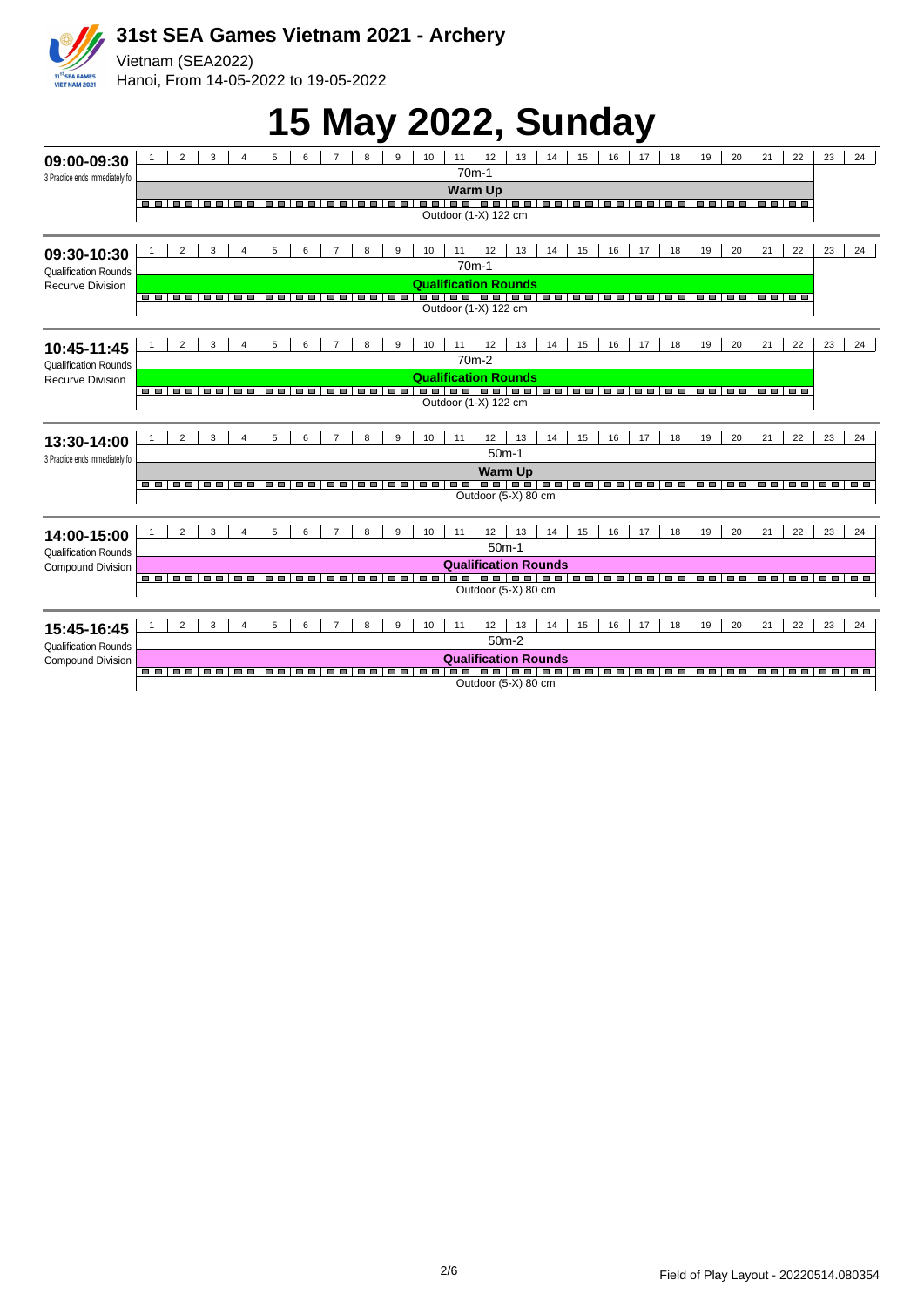#### **31st SEA Games Vietnam 2021 - Archery** Vietnam (SEA2022) Hanoi, From 14-05-2022 to 19-05-2022 31<sup>st</sup> SEA GAMES<br>VIET NAM 2021

# **16 May 2022, Monday**

|                                                 |                                                                                                             | ₽                                                                                                                           | ◢ |
|-------------------------------------------------|-------------------------------------------------------------------------------------------------------------|-----------------------------------------------------------------------------------------------------------------------------|---|
| 09:00-09:15<br>3 Practice ends immediately fo   | 5<br>$\overline{7}$<br>$\overline{2}$<br>3<br>$\overline{4}$<br>6<br>8<br>50                                | 9<br>10<br>11<br>12<br>13<br>14<br>15<br>16<br>50                                                                           |   |
|                                                 | <b>CM</b>                                                                                                   | <b>CW</b>                                                                                                                   |   |
|                                                 | <b>Warm Up</b><br>Outdoor (5-X) 80 cm                                                                       | <b>Warm Up</b>                                                                                                              |   |
|                                                 |                                                                                                             |                                                                                                                             |   |
| 09:15-09:55                                     | $\overline{2}$<br>3<br>$\overline{4}$<br>$\,$ 5 $\,$<br>6<br>$\overline{7}$<br>8<br>50                      | 12<br>$13$<br>11<br>14<br>15<br>9<br>10<br>16<br>50                                                                         |   |
| <b>Individual Matches</b><br>5 ends of 3 arrows | <b>CM</b>                                                                                                   | <b>CW</b>                                                                                                                   |   |
|                                                 | 1/8                                                                                                         | 1/8                                                                                                                         |   |
|                                                 | Outdoor (5-X) 80 cm                                                                                         |                                                                                                                             |   |
|                                                 | $\overline{2}$<br>3<br>$\overline{4}$<br>5<br>6<br>$\overline{7}$<br>8                                      | $12 \mid 13$<br>14<br>15<br>16<br>9<br>10<br>11                                                                             |   |
| 09:55-10:35<br><b>Individual Matches</b>        | 50                                                                                                          | 50                                                                                                                          |   |
| 5 ends of 3 arrows                              | <b>CM</b>                                                                                                   | <b>CW</b>                                                                                                                   |   |
|                                                 | 1/4<br>Ξ<br>D<br>$\qquad \qquad \blacksquare$<br>m.<br>ш<br>œ<br>ш                                          | 1/4<br>ŋ<br>D<br>Ξ<br>D<br>$\blacksquare$<br>$\qquad \qquad \blacksquare$<br>$\blacksquare$<br>$\qquad \qquad \blacksquare$ |   |
|                                                 | Outdoor (5-X) 80 cm                                                                                         |                                                                                                                             |   |
| 10:35-11:10                                     | $\overline{2}$<br>$\overline{4}$<br>6<br>3<br>5<br>8<br>$\mathbf{1}$<br>$\overline{7}$                      | 12<br>13<br>14<br>15<br>9<br>10<br>11<br>16                                                                                 |   |
| <b>Individual Matches</b>                       | 50<br>50                                                                                                    | 50<br>50                                                                                                                    |   |
| 5 ends of 3 arrows                              | <b>CM</b><br><b>CM</b><br>1/2<br>1/2                                                                        | <b>CW</b><br><b>CW</b><br>1/2<br>1/2                                                                                        |   |
|                                                 | $\blacksquare$<br>p<br>$\blacksquare$<br>$\blacksquare$                                                     | - -<br><b>F</b><br>$\Box$                                                                                                   |   |
|                                                 |                                                                                                             | Outdoor (5-X) 80 cm                                                                                                         |   |
| 13:00-13:15                                     | $\overline{4}$<br>$\overline{2}$<br>3<br>$\,$ 5 $\,$<br>6<br>$\overline{7}$<br>8                            | $12 \mid 13$<br>14<br>15<br>9<br>10<br>11<br>16                                                                             |   |
| 3 Practice ends immediately fo                  | 50<br><b>CM</b>                                                                                             | 50<br><b>CW</b>                                                                                                             |   |
|                                                 | <b>Warm Up</b>                                                                                              | <b>Warm Up</b>                                                                                                              |   |
|                                                 | Outdoor (5-X) 80 cm                                                                                         |                                                                                                                             |   |
| 13:15-13:45                                     | $\overline{2}$<br>$\overline{4}$<br>$\,$ 5 $\,$<br>$\mathbf{3}$<br>6<br>$\overline{7}$<br>8<br>1            | 10<br>$11$   12   13<br>14<br>15<br>9<br>16                                                                                 |   |
| <b>Team Matches</b>                             | 50                                                                                                          | 50                                                                                                                          |   |
| 4 ends of 6 arrows                              | <b>CM</b><br>1/4                                                                                            | <b>CW</b><br>1/4                                                                                                            |   |
|                                                 | Outdoor (5-X) 80 cm                                                                                         |                                                                                                                             |   |
|                                                 |                                                                                                             |                                                                                                                             |   |
| 13:45-14:15                                     | 6<br>$\mathbf{1}$<br>$\overline{2}$<br>3<br>$\overline{4}$<br>5<br>8<br>7                                   | 12<br>13<br>14<br>15<br>9<br>10<br>11<br>16                                                                                 |   |
| <b>Team Matches</b>                             | 50<br>50<br><b>CM</b><br><b>CM</b>                                                                          | 50<br>50<br><b>CW</b><br><b>CW</b>                                                                                          |   |
| 4 ends of 6 arrows                              | 1/2<br>1/2                                                                                                  | 1/2<br>1/2                                                                                                                  |   |
|                                                 | and and<br>and Lane                                                                                         | <b>BEE BEE</b><br><b>HEE   HEE</b><br>Outdoor (5-X) 80 cm                                                                   |   |
|                                                 |                                                                                                             |                                                                                                                             |   |
| 14:30-14:45                                     | $\overline{2}$<br>3<br>$\overline{4}$<br>$5\overline{)}$<br>$\,6\,$<br>$\overline{7}$<br>8<br>1<br>50<br>50 | 15<br>9<br>10<br>12<br>13<br>14<br>11<br>16<br>50<br>50                                                                     |   |
| 3 Practice ends immediately fo                  | cx<br>cx                                                                                                    | cx<br>cx                                                                                                                    |   |
|                                                 | <b>Warm Up</b><br><b>Warm Up</b>                                                                            | <b>Warm Up</b><br><b>Warm Up</b>                                                                                            |   |
|                                                 |                                                                                                             | Outdoor (5-X) 80 cm                                                                                                         |   |
| 14:45-15:10                                     | $\overline{7}$<br>3<br>$\overline{4}$<br>5<br>6<br>8<br>1<br>$\overline{c}$                                 | 15<br>9<br>10<br>11<br>12<br>13<br>14<br>16                                                                                 |   |
| <b>Team Matches</b>                             | 50<br>50                                                                                                    | 50<br>50                                                                                                                    |   |
| 4 ends of 4 arrows                              | cx<br>cx<br>1/4<br>1/4                                                                                      | cx<br>cx<br>1/4<br>1/4                                                                                                      |   |
|                                                 | $\blacksquare$ $\blacksquare$ $\blacksquare$ $\blacksquare$<br><b>BB BB</b>                                 | <b>BB 88</b><br>Outdoor (5-X) 80 cm                                                                                         |   |
|                                                 |                                                                                                             |                                                                                                                             |   |
| 15:10-15:35                                     | $\overline{7}$<br>$2^{\circ}$<br>$\mathbf{3}$<br>4<br>5 <sub>5</sub><br>6<br>8<br>$\mathbf{1}$              | 12<br>15<br>9<br>10<br>11<br>13<br>14<br>16                                                                                 |   |
| <b>Team Matches</b><br>4 ends of 4 arrows       | 50<br>cx                                                                                                    | 50<br>cx                                                                                                                    |   |
|                                                 | 1/2                                                                                                         | 1/2                                                                                                                         |   |
|                                                 | <b>BB BB</b>                                                                                                | <b>BB 88</b><br>Outdoor (5-X) 80 cm                                                                                         |   |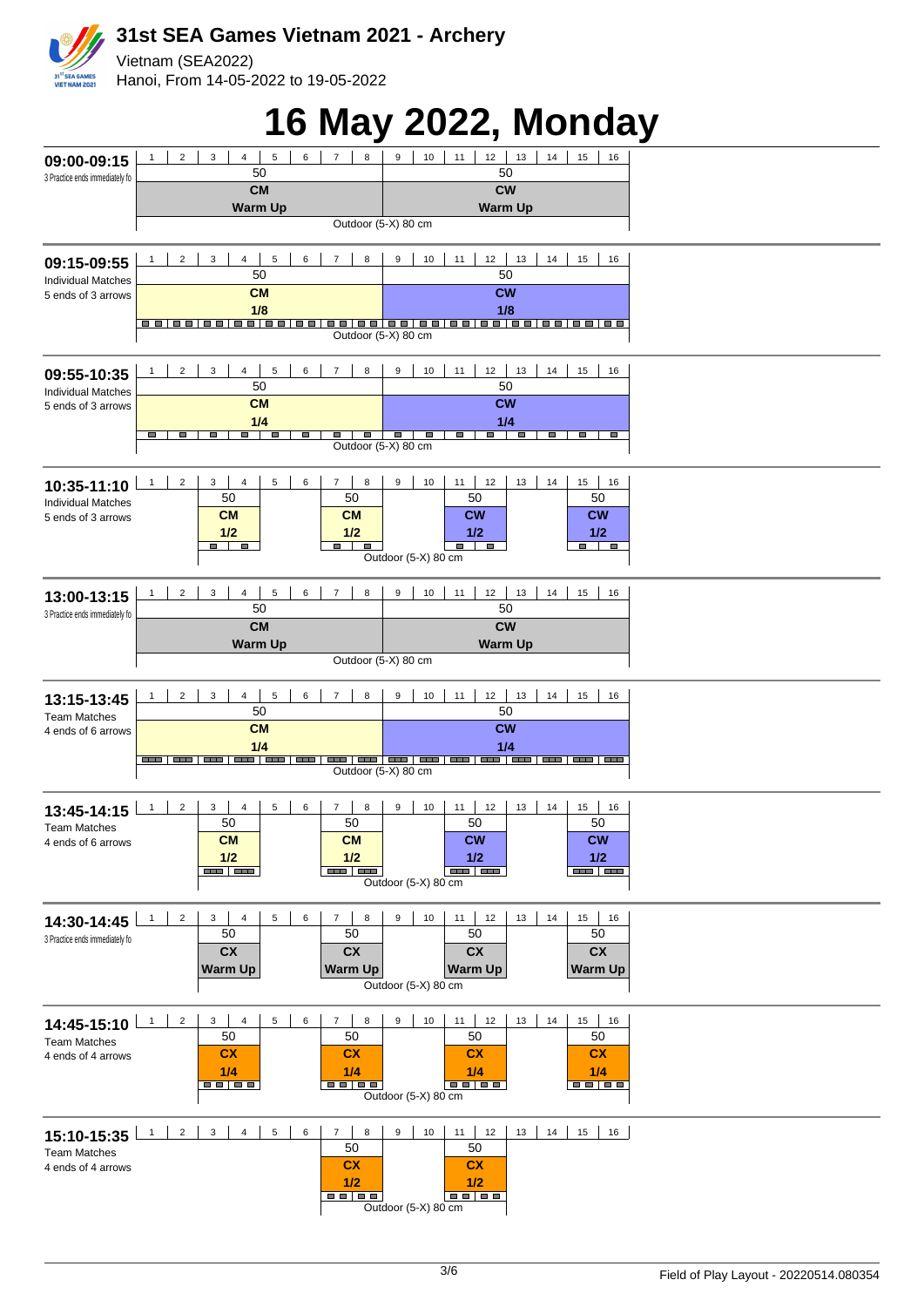

### **17 May 2022, Tuesday**

|                                               |                                                                                                             | ◢                                                                                                                                            | ✔                     |
|-----------------------------------------------|-------------------------------------------------------------------------------------------------------------|----------------------------------------------------------------------------------------------------------------------------------------------|-----------------------|
| 09:00-09:15                                   | $\overline{2}$<br>3<br>$\overline{4}$<br>5<br>6<br>$\overline{7}$<br>$\mathbf{1}$<br>70                     | 8<br>12<br>13<br>9<br>10<br>14<br>11<br>70                                                                                                   | 15<br>16              |
| 3 Practice ends immediately fo                | <b>RM</b>                                                                                                   | <b>RW</b>                                                                                                                                    |                       |
|                                               | <b>Warm Up</b>                                                                                              | <b>Warm Up</b><br>Outdoor (1-X) 122 cm                                                                                                       |                       |
|                                               |                                                                                                             |                                                                                                                                              |                       |
| 09:15-09:55<br><b>Individual Matches</b>      | $2^{\circ}$<br>$\mathbf{3}$<br>4<br>$\,$ 5 $\,$<br>6<br>$\overline{7}$<br>1<br>70                           | $11$   $12$   $13$  <br>14<br>8<br>9<br>10<br>70                                                                                             | $15$ 16               |
| 5 ends of 3 arrows                            | <b>RM</b><br>1/8                                                                                            | <b>RW</b><br>1/8                                                                                                                             |                       |
|                                               | <u> - -   - -   - -   - -   - -   - -   - -   - -   - -   - -   - -   - -   - -   - -   - -   - -   - -</u> | Outdoor (1-X) 122 cm                                                                                                                         |                       |
|                                               |                                                                                                             |                                                                                                                                              |                       |
| 09:55-10:35<br><b>Individual Matches</b>      | $4 \mid$<br>$\overline{2}$<br>$\mathbf{3}$<br>$5\phantom{.0}$<br>6<br>$\overline{7}$<br>$\mathbf{1}$<br>70  | 11<br>$12 \mid 13$<br>10<br>14<br>8<br>9<br>70                                                                                               | 15<br>16              |
| 5 ends of 3 arrows                            | <b>RM</b><br>1/4                                                                                            | <b>RW</b><br>1/4                                                                                                                             |                       |
|                                               | D<br>U<br>$\blacksquare$<br>$\mathbf{r}$<br><b>The Second</b><br>ш<br>ш                                     | $\blacksquare$<br><b>The Co</b><br>ŋ<br>$\blacksquare$<br>$\blacksquare$<br>$\qquad \qquad \blacksquare$<br>$\equiv$<br>Outdoor (1-X) 122 cm | ŋ<br>$\blacksquare$   |
|                                               |                                                                                                             |                                                                                                                                              |                       |
| 10:35-11:10<br><b>Individual Matches</b>      | $\overline{2}$<br>3<br>$\pmb{4}$<br>5<br>6<br>$\overline{7}$<br>1<br>70<br>70                               | 11<br>12<br>$\bf8$<br>9<br>10<br>13<br>14<br>70                                                                                              | 15<br>16<br>70        |
| 5 ends of 3 arrows                            | <b>RM</b><br><b>RM</b><br>1/2<br>1/2                                                                        | <b>RW</b><br>1/2                                                                                                                             | <b>RW</b><br>1/2      |
|                                               | $\blacksquare$<br>$\blacksquare$<br>J                                                                       | $\blacksquare$<br>$\blacksquare$<br>Π<br>Outdoor (1-X) 122 cm                                                                                |                       |
|                                               | $\overline{3}$<br>4<br>$5\overline{)}$<br>$\,$ 6 $\,$<br>$\overline{7}$                                     | 8                                                                                                                                            |                       |
| 13:00-13:15<br>3 Practice ends immediately fo | $\overline{2}$<br>$\mathbf{1}$<br>70                                                                        | $10$ 11 12 13 14<br>9                                                                                                                        | 15 16                 |
|                                               | <b>RM</b><br><b>Warm Up</b>                                                                                 |                                                                                                                                              |                       |
|                                               | Outdoor (1-X) 122 cm                                                                                        |                                                                                                                                              |                       |
| 13:15-13:45                                   | $\overline{2}$<br>$\mathbf{3}$<br>$\overline{4}$<br>5<br>6<br>$7 \mid$<br>1                                 | $9$   10   11   12   13   14   15   16  <br>8                                                                                                |                       |
| <b>Team Matches</b><br>4 ends of 6 arrows     | 70<br><b>RM</b>                                                                                             |                                                                                                                                              |                       |
|                                               | 1/4                                                                                                         |                                                                                                                                              |                       |
|                                               | Outdoor (1-X) 122 cm                                                                                        |                                                                                                                                              |                       |
| 13:45-14:15                                   | 5<br>6<br>$\overline{7}$<br>1<br>$\overline{2}$<br>3<br>$\overline{4}$                                      | 8<br>9<br>10<br>11<br>12<br>13<br>14                                                                                                         | 15<br>16              |
| <b>Team Matches</b><br>4 ends of 6 arrows     | 70<br>70<br><b>RM</b><br>RM                                                                                 | 70<br><b>RW</b>                                                                                                                              | 70<br><b>RW</b>       |
|                                               | 1/2<br>1/2<br><b>BEE 1980</b><br>and Lane                                                                   | 1/2<br>and an                                                                                                                                | 1/2<br><b>BAR BAR</b> |
|                                               |                                                                                                             | Outdoor (1-X) 122 cm                                                                                                                         |                       |
| 14:30-14:45                                   | $\overline{2}$<br>5<br>6<br>$\mathbf{1}$<br>3<br>$\overline{4}$<br>$\overline{7}$<br>70<br>70               | 10<br>$11 -$<br>12<br>13<br>14<br>8<br>9<br>70                                                                                               | 15<br>16<br>70        |
| 3 Practice ends immediately fo                | <b>RX</b><br><b>RX</b>                                                                                      | <b>RX</b>                                                                                                                                    | <b>RX</b>             |
|                                               | <b>Warm Up</b><br><b>Warm Up</b>                                                                            | <b>Warm Up</b><br>Outdoor (1-X) 122 cm                                                                                                       | <b>Warm Up</b>        |
|                                               |                                                                                                             |                                                                                                                                              |                       |
| 14:45-15:10<br><b>Team Matches</b>            | $\overline{2}$<br>3<br>$\overline{4}$<br>5<br>6<br>$\overline{7}$<br>$\mathbf{1}$<br>70<br>70               | 8<br>9<br>10<br>11<br>12<br>13<br>14<br>70                                                                                                   | 15<br>16<br>70        |
| 4 ends of 4 arrows                            | <b>RX</b><br><b>RX</b><br>1/4<br>1/4                                                                        | <b>RX</b><br>1/4                                                                                                                             | <b>RX</b><br>1/4      |
|                                               |                                                                                                             | Outdoor (1-X) 122 cm                                                                                                                         |                       |
|                                               | $2 \mid$<br>$\mathbf{3}$<br>4<br>5 <sub>5</sub><br>6<br>$\overline{7}$<br>$\overline{1}$                    | 12<br>8<br>9<br>10<br>11<br>13<br>14                                                                                                         | 15<br>16              |
| 15:10-15:35<br><b>Team Matches</b>            | 70                                                                                                          | 70                                                                                                                                           |                       |
| 4 ends of 4 arrows                            | <b>RX</b><br>1/2                                                                                            | <b>RX</b><br>1/2                                                                                                                             |                       |
|                                               | <b>BB 88</b>                                                                                                | Outdoor (1-X) 122 cm                                                                                                                         |                       |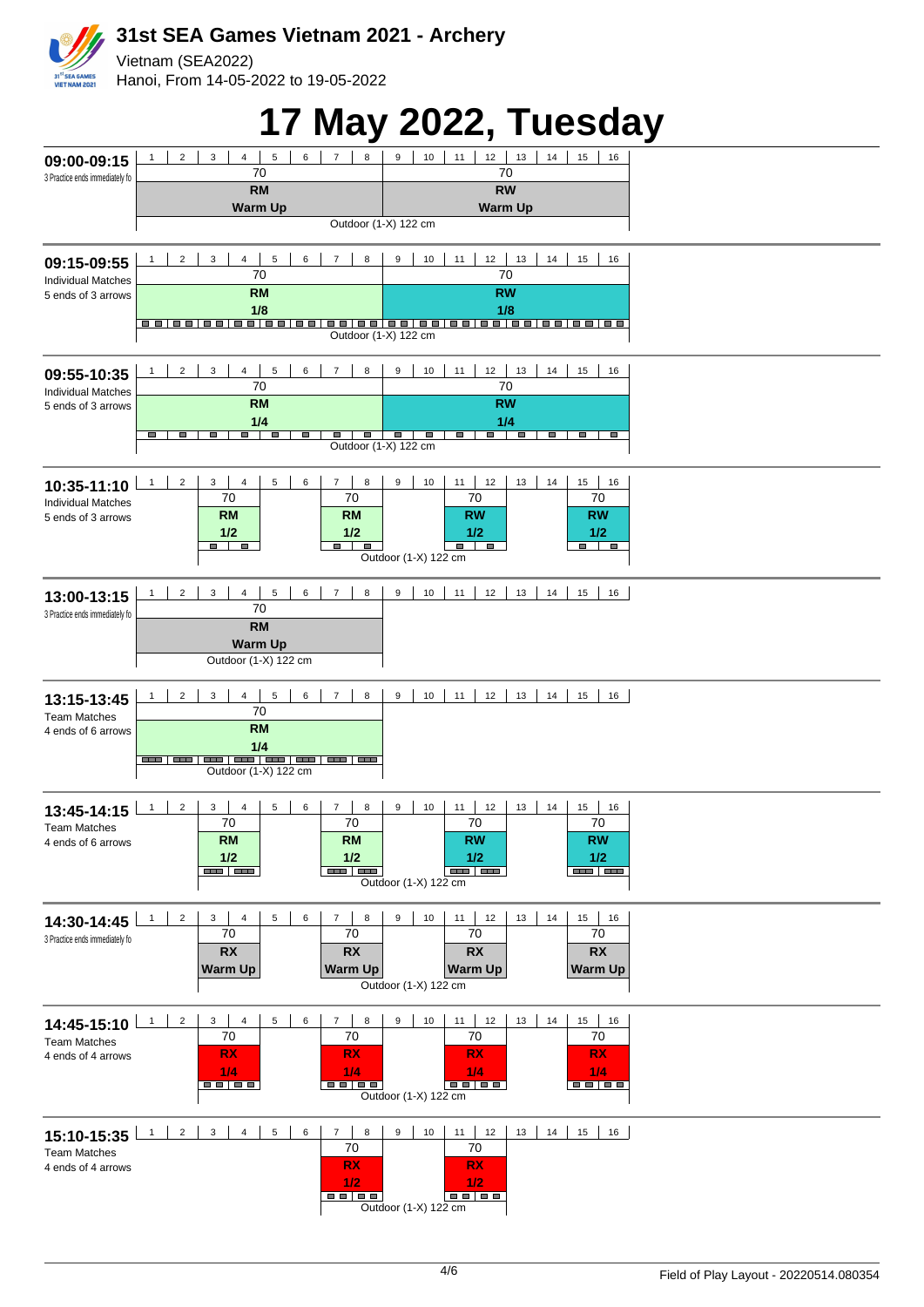

# **18 May 2022, Wednesday**